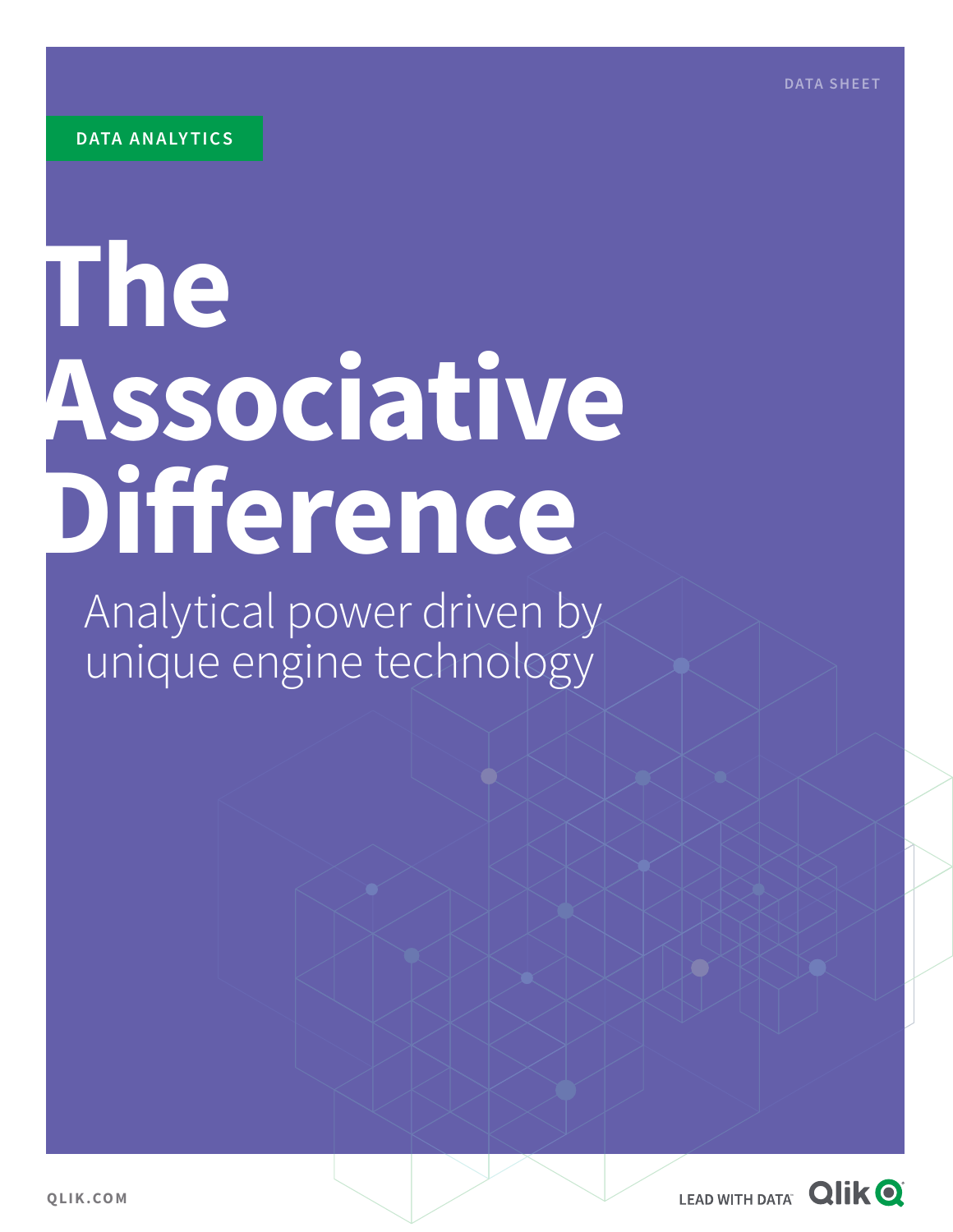### **THE LIMITS OF QUERY-BASED TOOLS**

When a business user looks at a visualization or dashboard, they usually end up with more questions than answers. In order to make an informed decision, people have to ask and answer follow-up questions – going through a process of questioning, evaluating, and then questioning again – until the right insight is fully uncovered and understood. It's a process unique to every person and their line of thinking. And it shouldn't be limited to just data experts and analysts that can build visualizations and queries.

Almost all of the analytics tools on the market today are built on some form of query-based architecture. That's a major flaw. SQL and relational databases were was never designed to support the interactive analytical process, and they impose significant limits on exploration and discovery – including how data can be combined, how freely people can explore, and how fast calculations are made.



# **Tunnel Vision**

- **x** Partial subsets of data
- **x** Restricted exploration
- **x** Slow performance

With query-based BI tools, data sources are brought together using SQL joins, which can result in data loss and inaccuracy. Assumptions must be made in advance about what types of questions people will have, and there is little ability to pivot analysis to an adjacent question or data set. Users are limited to simple filtering on top of partial views of data – the query result set. New questions usually require new analytics to be built by experts. And as the system scales, performance will slow – especially when trying to calculate on large volumes of complex, record-level data.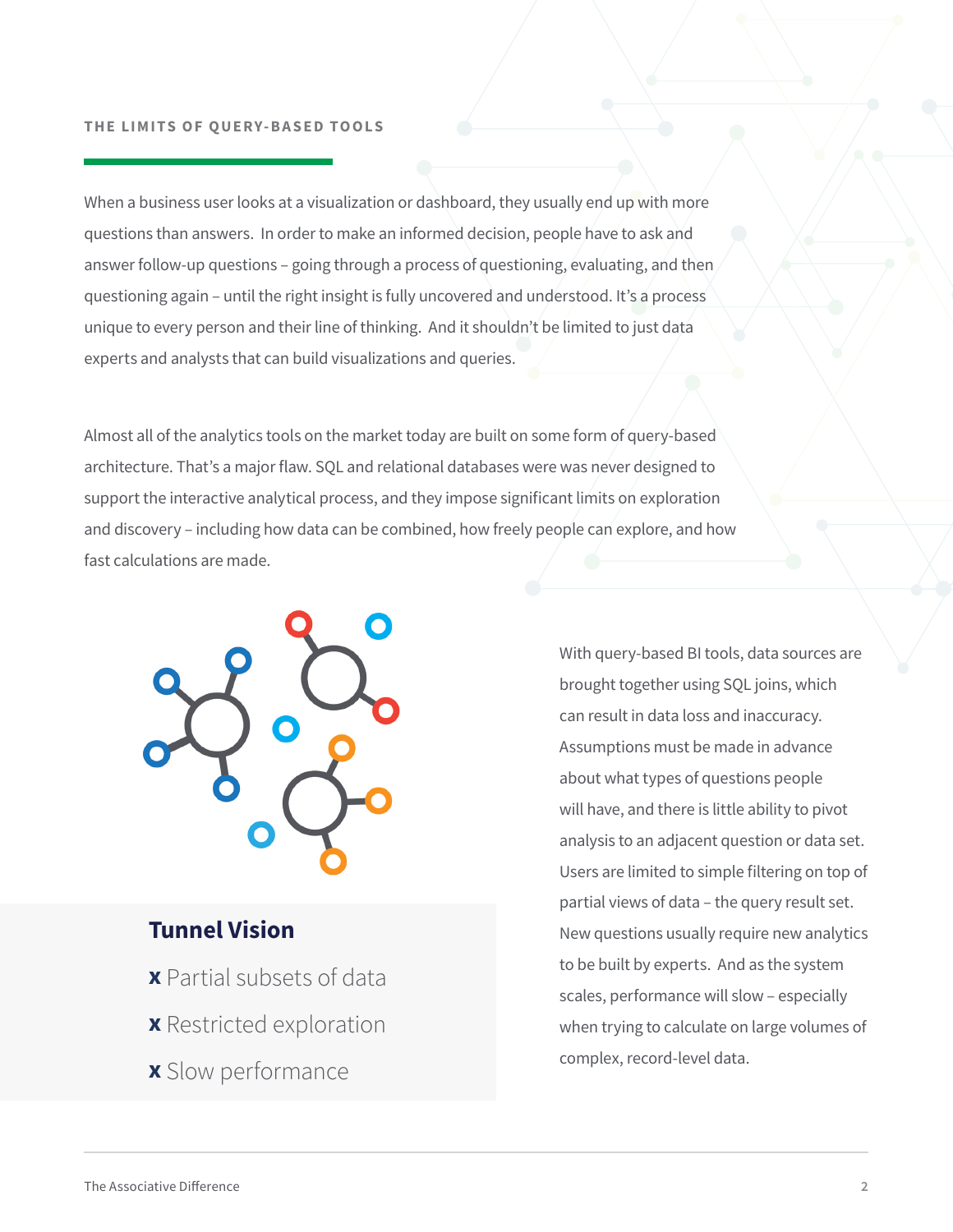# The Qlik Associative Engine – Built for Interactive Analytics

Qlik offers an entirely different analytics technology: The Qlik Associative Engine. Designed specifically for interactive, free-form exploration and analysis, this powerful engine lets you make selections literally anywhere, and see the impacts of those selections in all analytics. You can see the relationships in your data, including what's related and unrelated to your selections. You can search across all your data to refine context. You can access all your data at all times, across all your data sources, from the highestlevel summarization down to the full transactionlevel detail. And with industry leading performance, calculations update as fast as you can think, no matter what selections you make, how complex the data is, or how many users there are. We call this The Associative Difference® – and only Qlik can deliver it.



# **What makes Qlik's engine technology so powerful? Three major capabilities:**

### **Data Combination**

The ability to bring together all sources, without leaving any data

### **Interactive Exploration**

Users of all skill levels can explore without boundaries, asking all interactive selections and search.

### **Speed**

People can get answers as fast as until insight is discovered.

# **Peripheral Vision**

- All Your Data
- $\checkmark$  Explore Without Boundaries
- $\checkmark$  Speed of Thought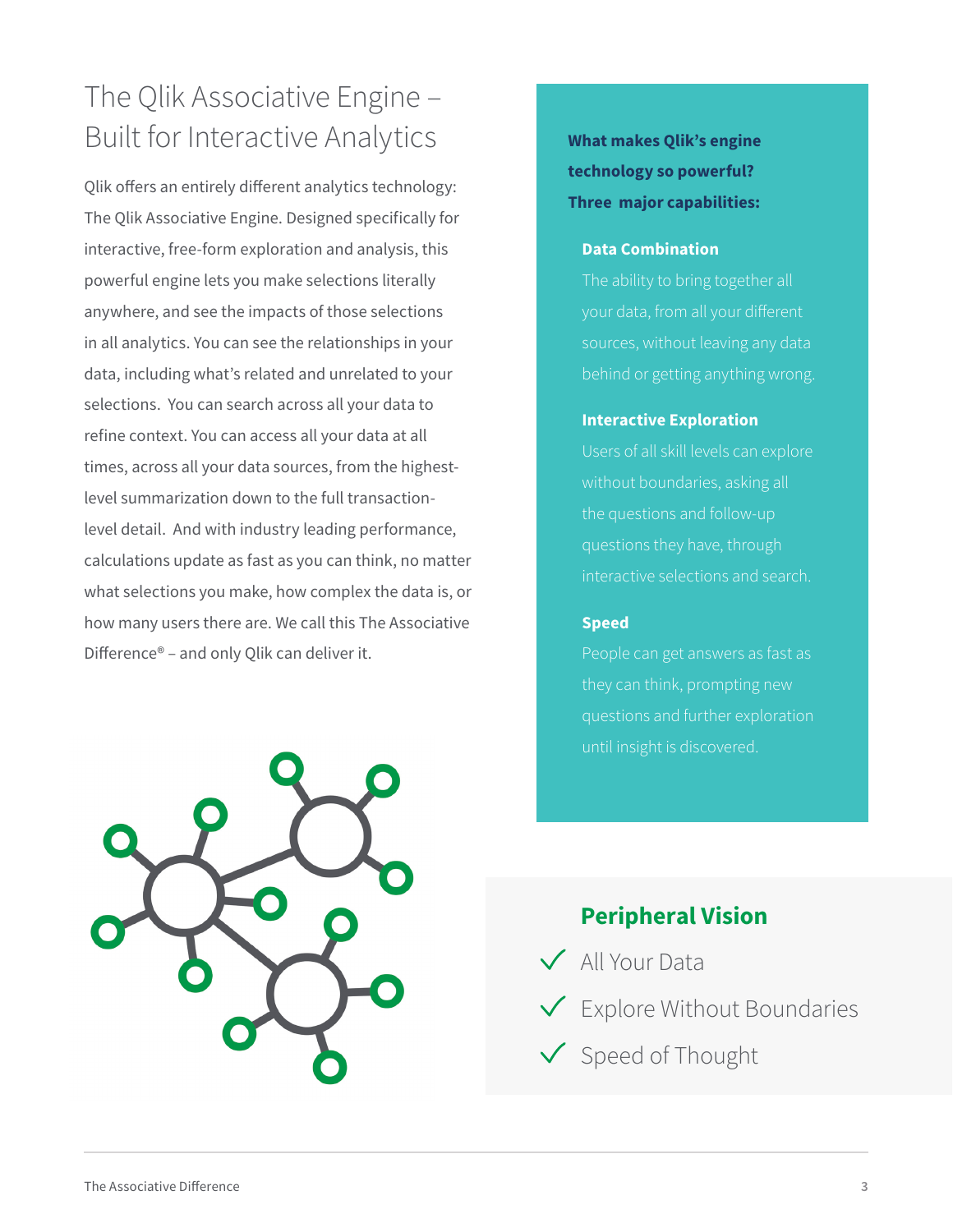

# All Your Data

Query-based tools struggle when combining large numbers of data sources. Because of the way SQL joins work, they require primary and secondary data sources to be defined. This results in an intersection of data, and data can be left behind or mis-counted.

Qlik is different. Our associative engine fully combines all your data – even imperfect data – from large numbers of disparate sources, without suffering data loss or inaccuracies. It achieves the equivalent of what's technically known as a "many-to-many full outer join." Simply put, this full union allows users access all their data , from all their sources, at all times.



- You don't know what's been left behind.
- You don't know what has been counted or how often.

# **Query-Based Tools Qlik's Associative Engine**



- No data is left behind.
- No data is mis-counted.

The Qlik Associative Engine allows imperfect data to be loaded without having to be fully cleansed and modeled in advance. This helps expose areas of your data and your business where issues may exist and value can be created. And users can create hierarchies on the fly, without having to pre-aggregate data in advance, in response to new questions.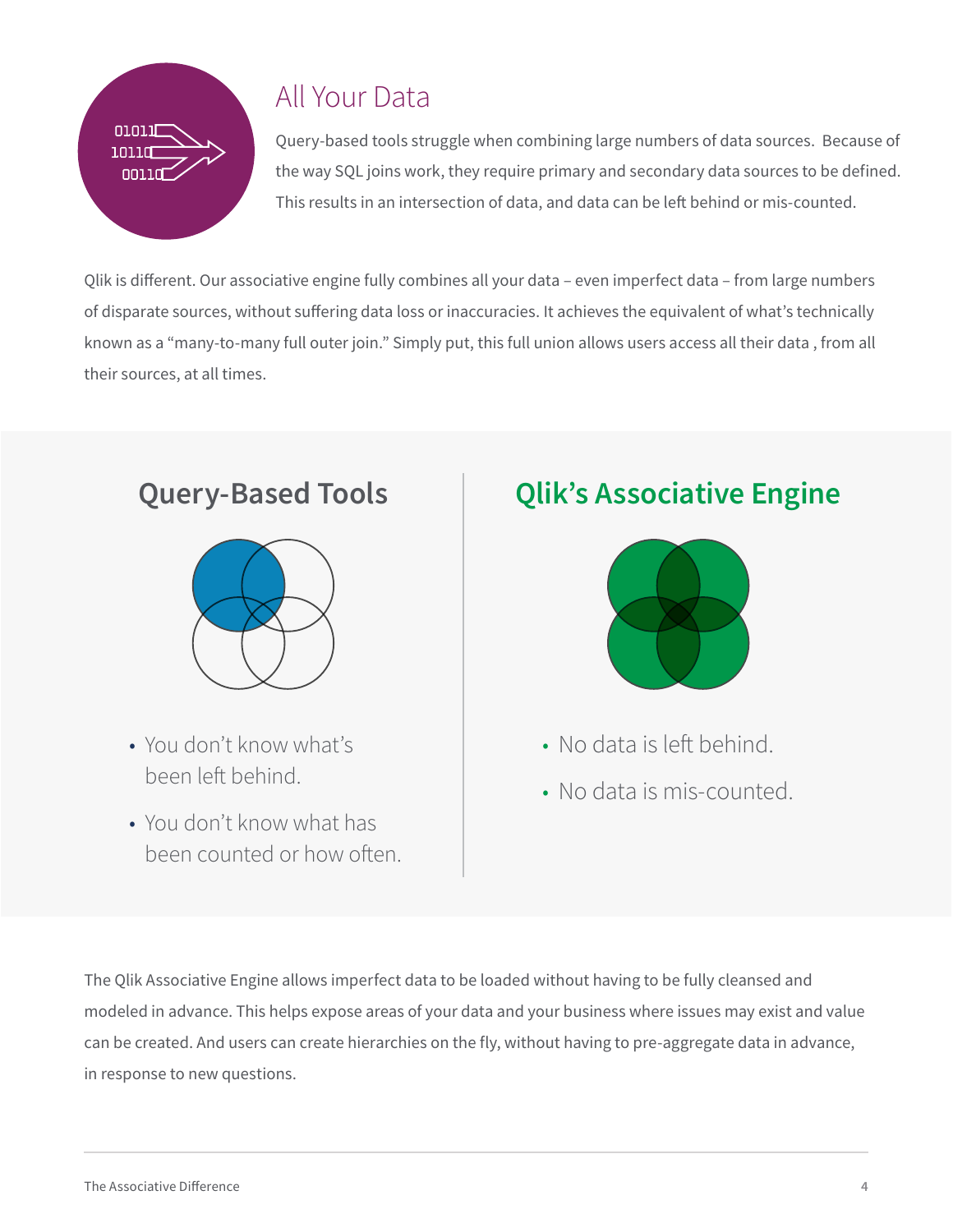

Because the engine dynamically calculates analytics instead of pre-aggregating data, users can pivot their thinking to new ideas or data sets. This means any user can ask any question, at any level of detail, without being limited by predefined queries or hierarchies.

Users also have the ability to see both related and unrelated values in their analysis, relative to their selections. Unrelated data often conveys the most impactful insights – products that didn't sell, for example, or customers who didn't buy – helping users hidden areas of opportunity or risk. With query-based tools, these values are simply filtered out, leaving people with only a partial data set and an incomplete perspective.

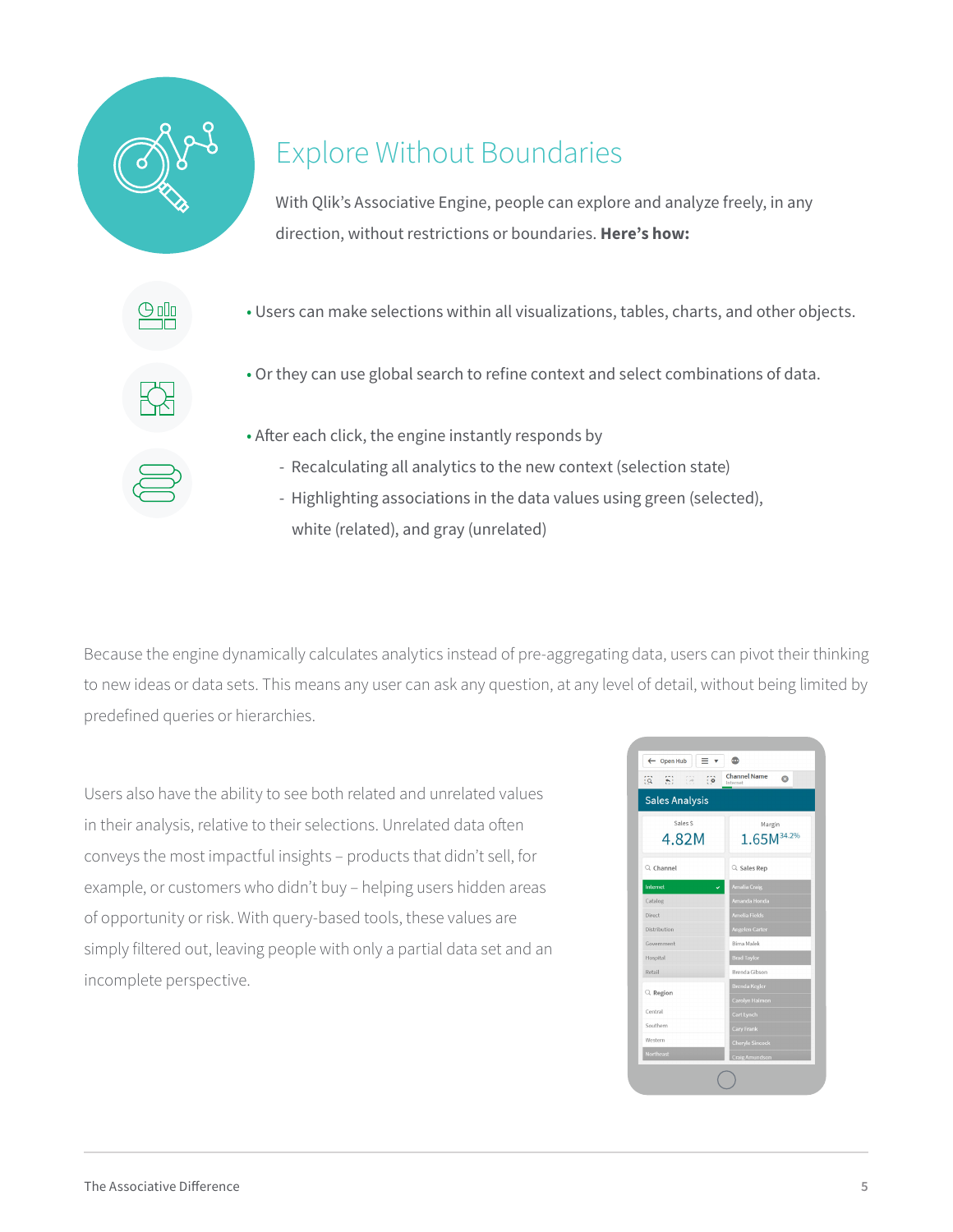With Qlik, whenever a user makes a selection or performs a search, all visualizations, analytics, and associations are instantly updated to the new context. That's because the Qlik Associative Engine is context-aware, maintaining the selection state for all analytics across an entire application.

This "peripheral vision" gives people the ability to understand the impact of their questions on surrounding analytics, at different levels of detail, at the speed of thought. Users can immediately spot potential areas of interest, think of new questions, and continue to explore further. With query-based tools, you have to wire objects together and run multiple queries to simulate this experience, but it quickly breaks down. There is no central, context-aware engine.



A leading global bank and investment firm discovered nearly \$20 million in mortgage pipeline that wasn't associated with any particular loan processor. These mortgages showed up "in the gray." The firm immediately pursued the lost pipeline, generating tremendous value from a single discovery that wouldn't have been possible with query-based tools.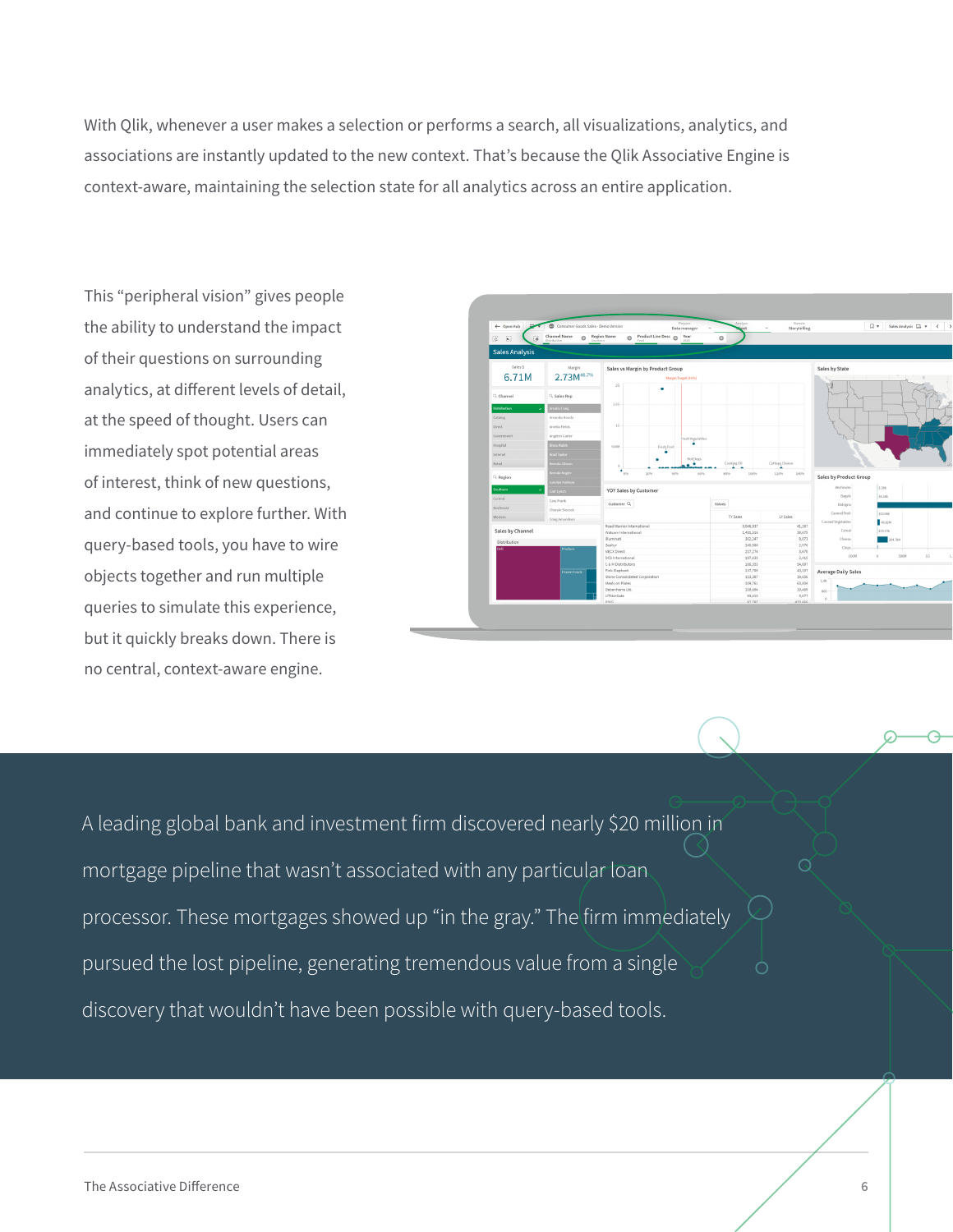

# Speed of Thought

The Qlik Associative Engine is built for speed. It dynamically calculates analytics and highlights associations as quickly as users can think of questions. With instant responses to selections, people can get the answers they need without having to wait, allowing them to continue their thought process and explore further. And this means

hundreds of more informed decisions every day.

In addition, query-based tools may be sufficient for creating visualizations, but only a handful of skilled users can

or want to do this. So what happens to the majority of your business users? They end up with essentially static reports with limited filtering. And this leads to follow-up questions that can't be answered in real-time. So they have to go back to the data experts and wait. This "ask, wait, answer" cycle puts the brakes on getting insights.



# Under the Hood

The Qlik Associative Engine achieves an unmatched combination of speed and flexibility that simply isn't possible with query-based tools. How? By combining several unique technology innovations – including compressed binary indexing, logical inference, and high-performance dynamic calculation.



# **Compressed Binary Indexing**

Compressed Binary Indexing is the process that our engine uses to load and store data, creating a compressed, multi-table in-memory data store, with an associative index, optimized to support analytics calculation. This reduced, optimized data footprint is created by using binary pointers, storing each unique value only once and symbol pointers everywhere else. In addition, the engine maps all the relationships between the values in the data, resulting in a highly optimized data store supporting unmatched performance and scalability for analytics calculation.

This approach also provides a number of advantages for developers and organizations. First, due to binary compression, data loads extremely fast and has a smaller footprint in-memory. Second, due to the engine's ability to auto-join tables, content creators don't have to worry about joining tables in SQL statements when building analytics – it's done automatically, and therefore correctly.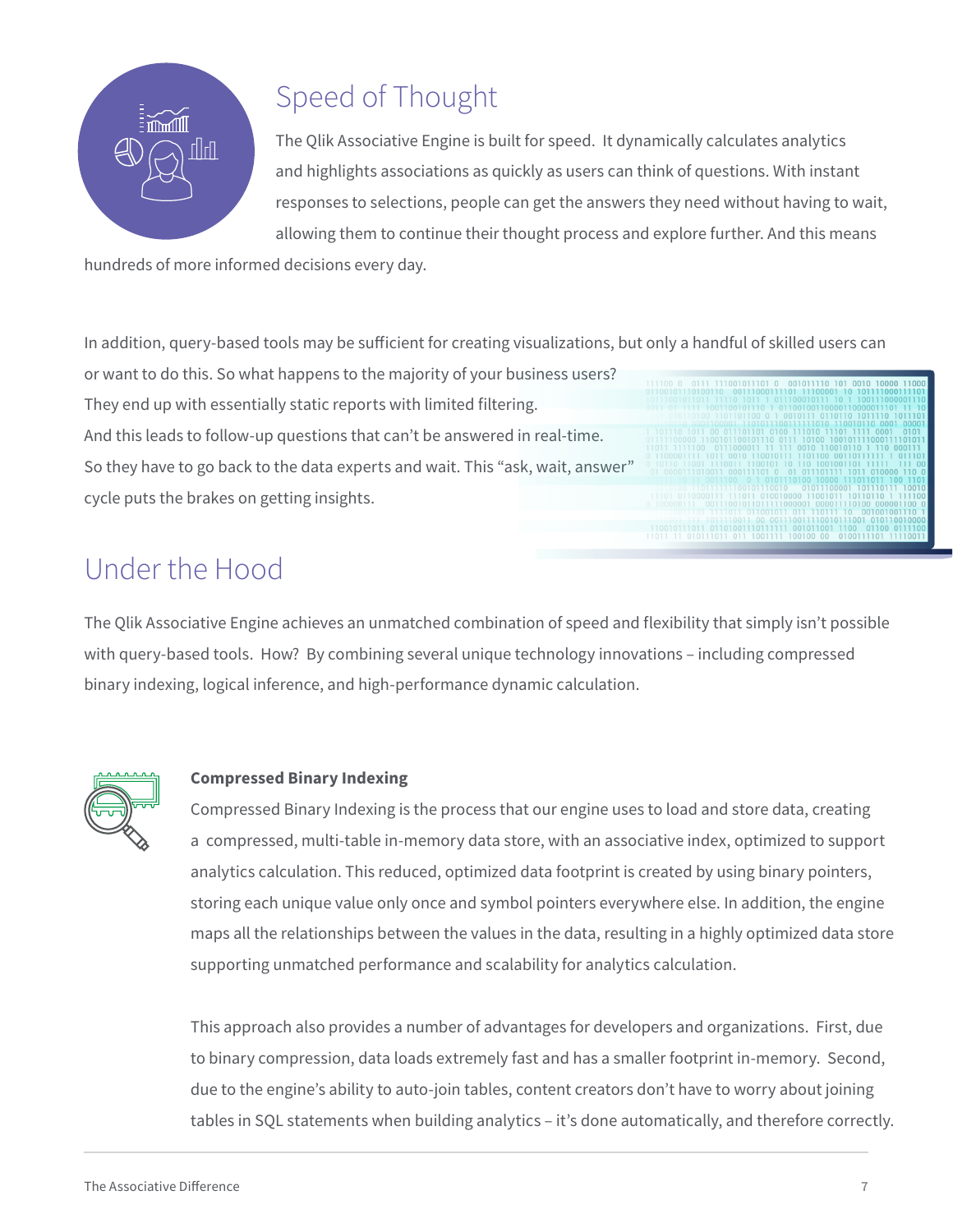

### **Logical Inference**

Logical inference is the process in which the engine determines related and unrelated data values, relative to user selections, after each click. It leverages the mapping in the compressed binary index to determine what's related and what's not. It then flows the included data set into all analytics for dynamic calculation, and exposes related and unrelated values to the user in the green/white/gray color scheme.

This incredibly important process happens in the background without any additional effort required for developers. The benefits are all about context – as analytics are updated together automatically with no need to try and keep multiple queries in sync. And as described, the user gets unmatched exploratory power and insight, with the ability to make selections anywhere and see the impacts everywhere, in surrounding analytics and data relationships.



### **High-Performance Dynamic Calculation**

High-performance Dynamic Calculation is the process of analytics calculation in our engine, based on a full set of record-level data, determined by logical inference. Analytics calculation is based on a full set of record-level data determined by logical inference, stored in a hypercube for each analytic. Our engine calculates at the lowest level of granularity with no pre-aggregation for maximum flexibility. It leverages advanced caching techniques to maximize speed for the overall process. Along with compressed binary storage optimized for calculation, and reduced (included) data sets determined by logical inference, calculation speed in Qlik Sense consistently outperforms the competition.

The result is a "speed of thought" workflow for users, where they can interact with data without having to wait, maximizing the potential of their thought process. And our engine maintains this level of performance when applications are scaled to large, concurrent users bases built on large complex data sets.

This analytics engine technology is our core advantage – and the muscle behind The Associative Difference. And just like a high-performance car, you don't need to be an engineer to feel the difference when you drive it.